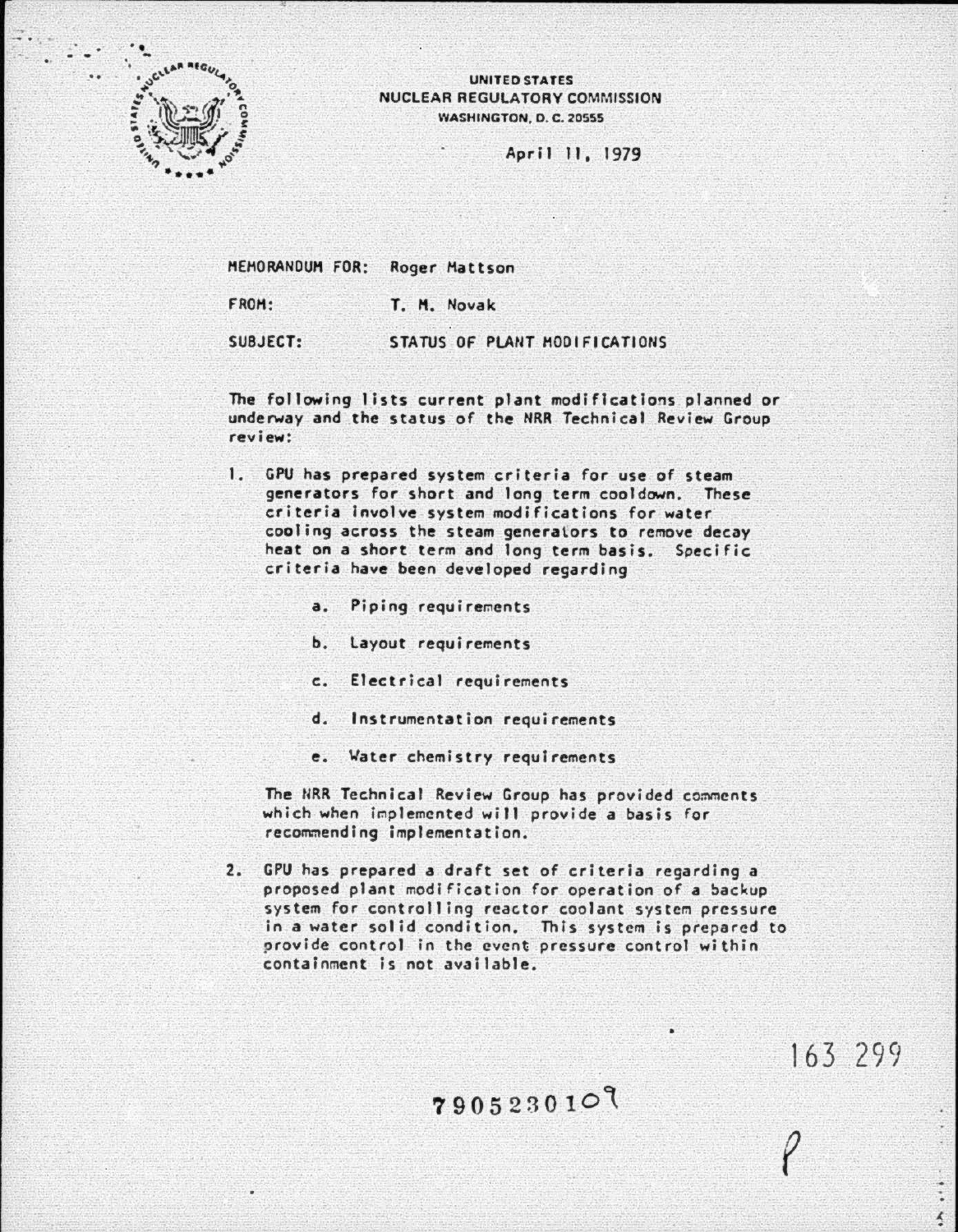..

 $\cdot \cdot \cdot$  :

Criteria have been developed regarding:

- a. range of pressure control
- b. surge and feed capacity
- c. design transients to be considered
- d. electrical and instrumentation

The NRR review group has reviewed the draft criteria and have provided comments to CPU for consideration.

3. Westinghouse has developed a preliminary design for a backup system for decay heat removal. The system includes a skid concept for providing necessary equipment to be placed inside the auxiliary building which can be quickly connected to the existing decay heat removal system. The review group has provided comments to Westinghouse and R. Arnold concerning this concept.

Westinghouse is also consideriny on a longer time basis a design to provide a back-up decay heat removal system including a dedicated containment structure. Westinghouse has prepared only the most preliminary conceptual design and the NRR review group have not reviewed the concept and did not provide comments on the design proposal.

- 4. Plant modifications are underway to remove the storage racks from the fuel pool and make provisions for installing additional radwaste storage tanks. The NRR review group has not reviewed any structural or mechanical design drawings related to these plant changes. John Collins has been requested to arrange meetings between CPU and the review group to *o ffer* the staff an opportunity to review the proposed modifications and comme~t on their adequacy.
- 5. A backup air supply system should be designed to provide redundancy to the existing system and would not be affected by loss of offsite power.

163 300

 $\frac{1}{2}$